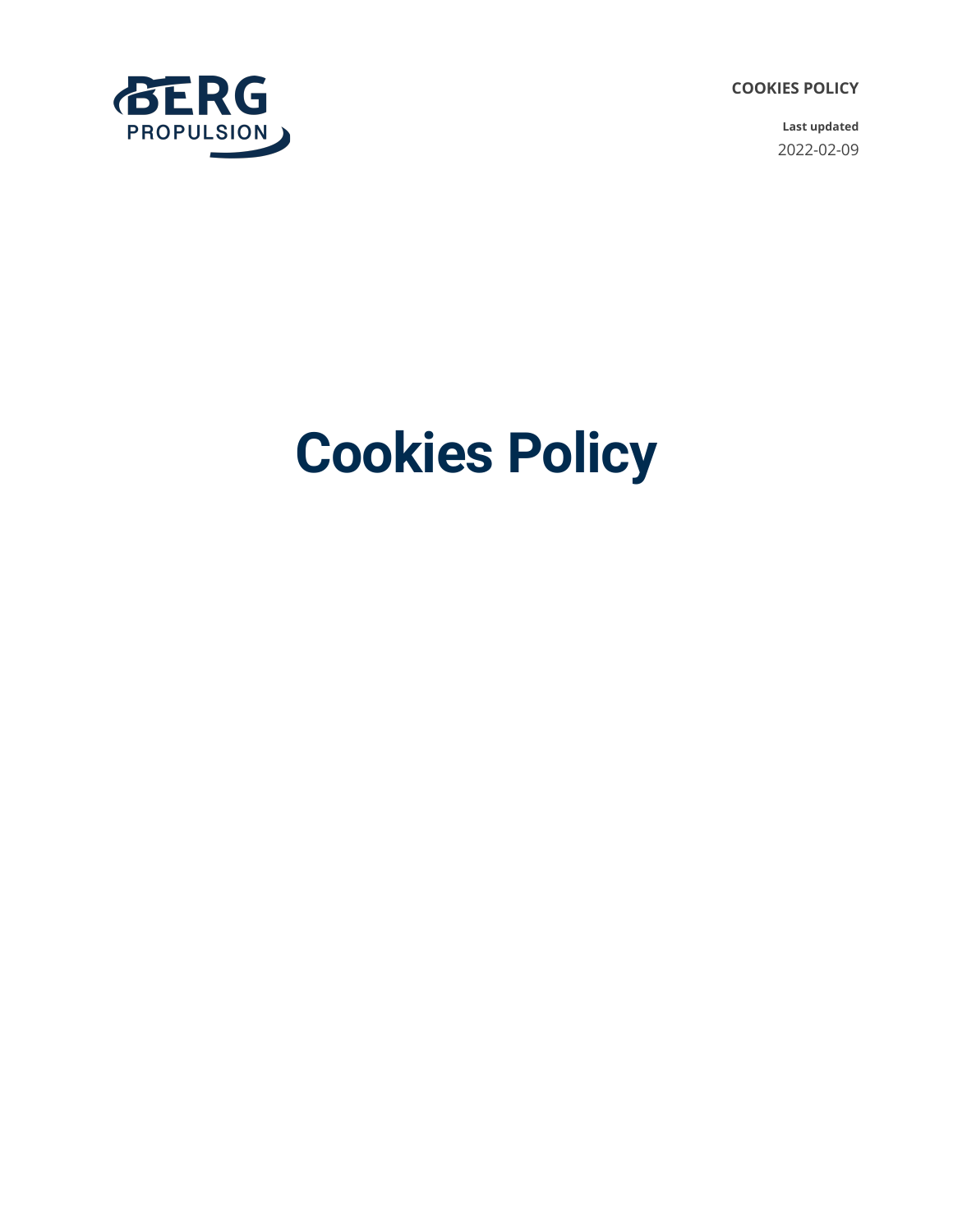## Cookies Policy - Table of Content

| $\mathbf{1}$   | THE USE OF THE COOKIES                | 3 |
|----------------|---------------------------------------|---|
| $1.1\,$        | Type of Cookies We Use                | 3 |
| 1.2            | Your Choices Regarding Cookies        | 4 |
| 1.3            | More Information about Cookies        | 5 |
| $\overline{2}$ | <b>INTERPRETATION AND DEFINITIONS</b> | 5 |
| 2.1            | Interpretation                        | 5 |
| 2.2            | Definitions                           | 5 |
| 3              | <b>CONTACT US</b>                     | 6 |

**a.** P.O. Box 1005, SE-475 22 Öckerö, Sweden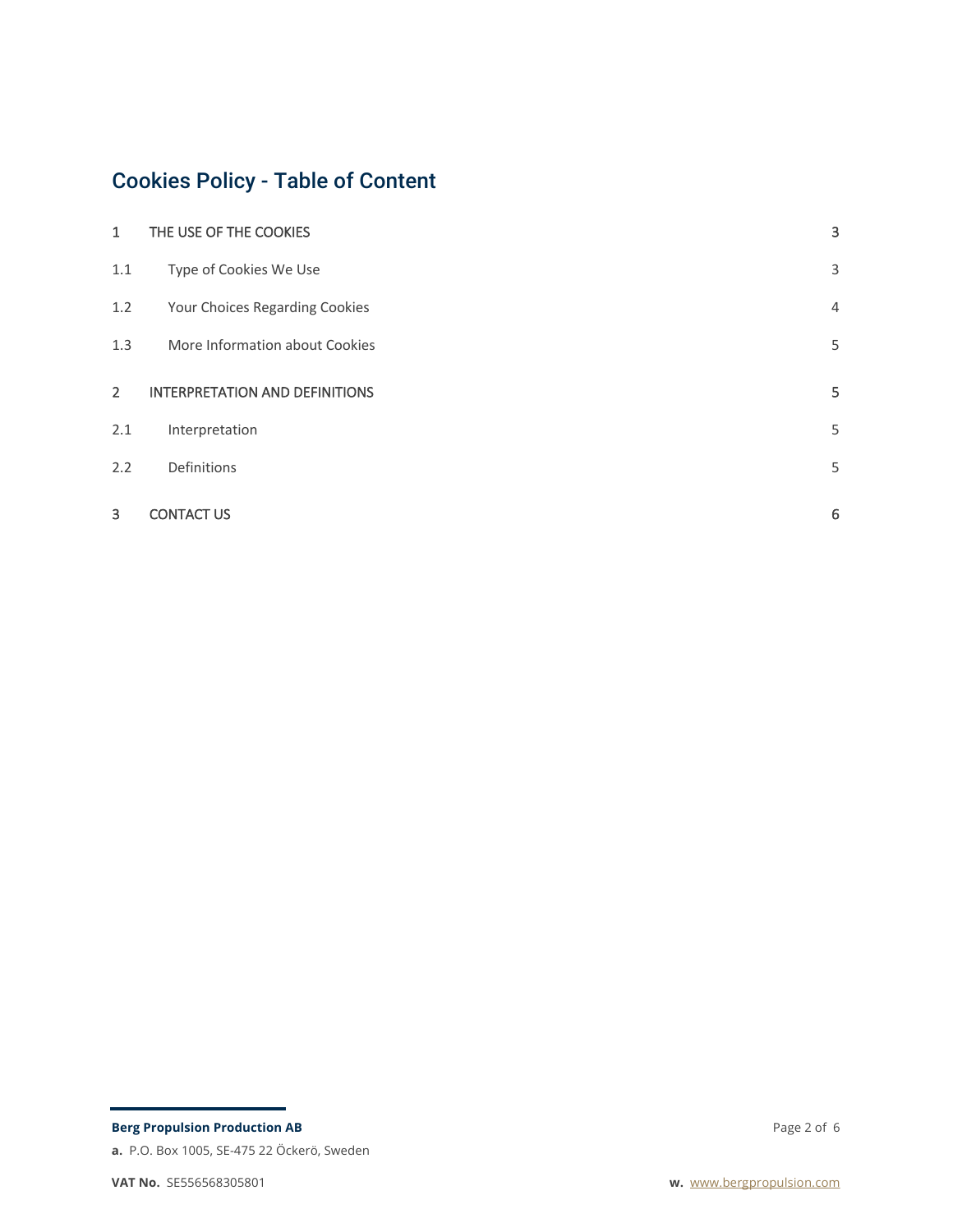This Cookies Policy explains what Cookies are and how We use them. You should read this policy so You can understand what type of cookies We use, or the information We collect using Cookies and how that information is used.

Cookies do not typically contain any information that personally identifies a user, but personal information that we store about You may be linked to the information stored in and obtained from Cookies. For further information on how We use, store and keep your personal data secure, see our Privacy Policy.

We do not store sensitive personal information, such as mailing addresses, account passwords, etc. in the Cookies We use.

## 1 The Use of the Cookies

#### 1.1 Type of Cookies We Use

Cookies can be "Persistent" or "Session" Cookies. Persistent Cookies remain on your personal computer or mobile device when You go offline, while Session Cookies are deleted as soon as You close your web browser.

We use both session and persistent Cookies for the purposes set out below:

#### **Necessary / Essential Cookies**

Type: Session Cookies Administered by: Us

Purpose: These Cookies are essential to provide You with services available through the Website and to enable You to use some of its features. They help to authenticate users and prevent fraudulent use of user accounts. Without these Cookies, the services that You have asked for cannot be provided, and We only use these Cookies to provide You with those services.

#### **Cookies Policy / Notice Acceptance Cookies**

Type: Persistent Cookies Administered by: Us

Purpose: These Cookies identify if users have accepted the use of cookies on the Website.

**Berg Propulsion Production AB**

**a.** P.O. Box 1005, SE-475 22 Öckerö, Sweden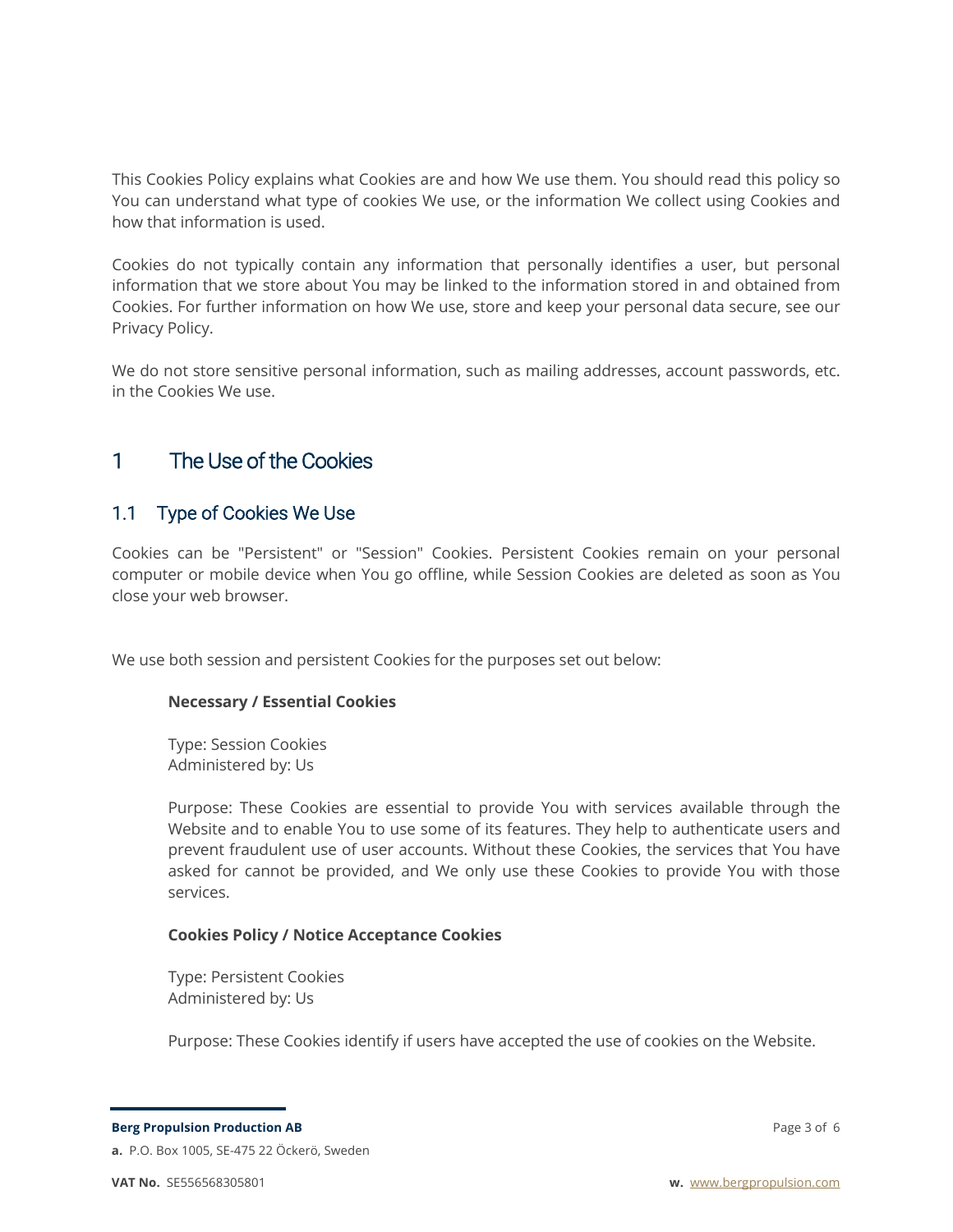#### **Functionality Cookies**

Type: Persistent Cookies Administered by: Us

Purpose: These Cookies allow us to remember choices You make when You use the Website, such as remembering your login details or language preference. The purpose of these Cookies is to provide You with a more personal experience and to avoid You having to re-enter your preferences every time You use the Website.

#### **Tracking and Performance Cookies**

Type: Persistent Cookies Administered by: Third-Parties

Purpose: These Cookies are used to track information about traffic to the Website and how users use the Website. The information gathered via these Cookies may directly or indirectly identify you as an individual visitor. This is because the information collected is typically linked to a pseudonymous identifier associated with the device you use to access the Website. We may also use these Cookies to test new advertisements, pages, features or new functionality of the Website to see how our users react to them.

#### **Social Media Cookies**

Type: Persistent Cookies Administered by: Third-Parties

Purpose: In addition to Our own Cookies, We may also use various third parties Cookies to report usage statistics of the Website, deliver advertisements on and through the Website, and so on. These Cookies may be used when You share information using a social media networking website such as LinkedIn, Facebook, or Google+.

#### 1.2 Your Choices Regarding Cookies

If You prefer to avoid the use of Cookies on the Website, first You must disable the use of Cookies in your browser and then delete the Cookies saved in your browser associated with this website. You may use this option for preventing the use of Cookies at any time.

If You do not accept Our Cookies, You may experience some inconvenience in your use of the Website and some features may not function properly.

**Berg Propulsion Production AB**

**a.** P.O. Box 1005, SE-475 22 Öckerö, Sweden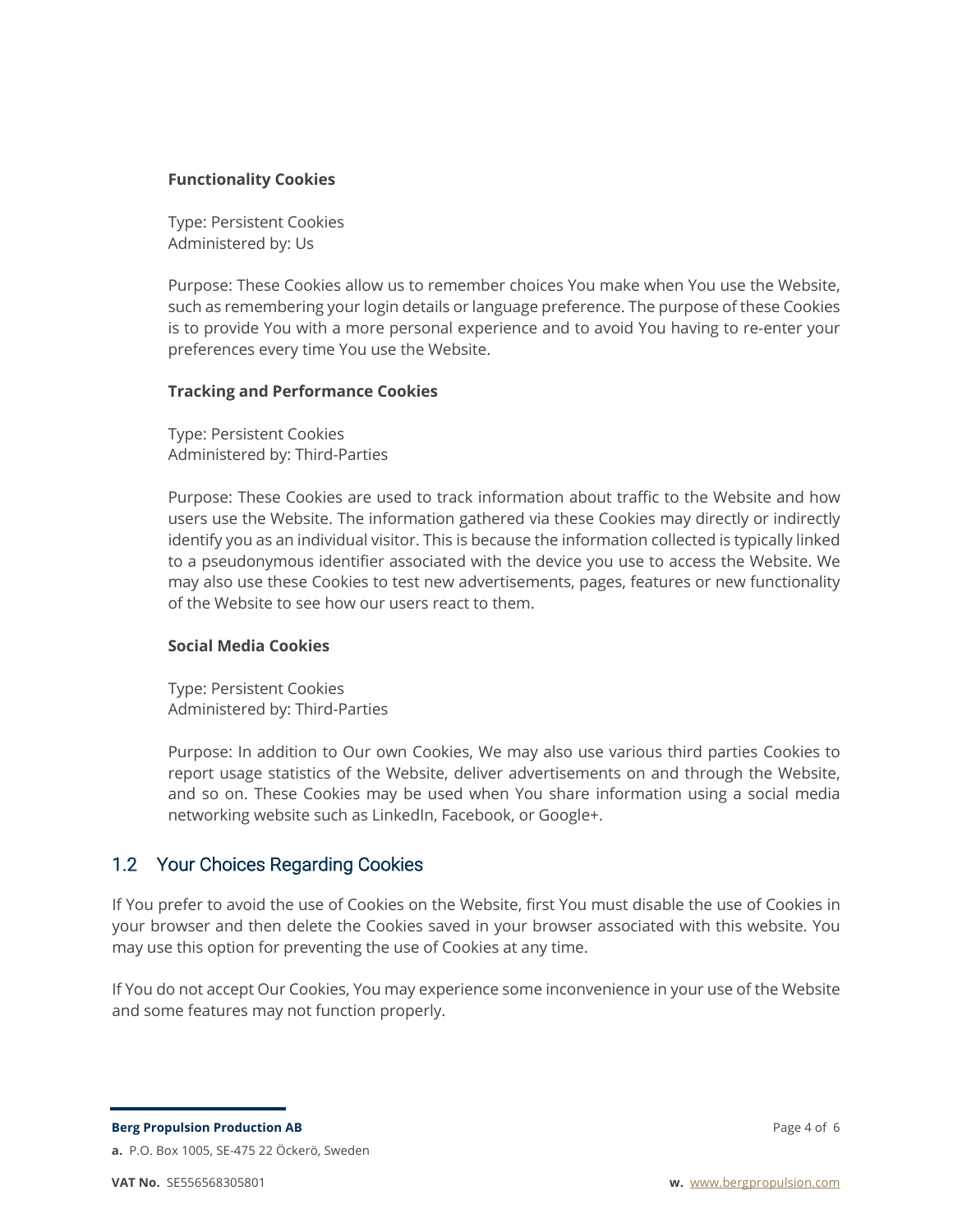If You'd like to delete Cookies or instruct your web browser to delete or refuse Cookies, please visit the help pages of your web browser.

For the Chrome web browser, please visit this page from **Google**: https://support.google.com/accounts/answer/32050 For the Internet Explorer web browser, please visit this page from **Microsoft**: http://support.microsoft.com/kb/278835 For the Firefox web browser, please visit this page from **Mozilla**: https://support.mozilla.org/en-US/kb/delete-cookies-remove-info-websites-stored For the Safari web browser, please visit this page from **Apple**: https://support.apple.com/guide/safari/manage-cookies-and-website-data-sfri11471/mac

For any other web browser, please visit your web browser's official web pages.

#### 1.3 More Information about Cookies

You can learn more about cookies: What Are Cookies?

## 2 Interpretation and Definitions

#### 2.1 Interpretation

The words of which the initial letter is capitalized have meanings defined under the following conditions. The following definitions shall have the same meaning regardless of whether they appear in singular or in plural.

### 2.2 Definitions

For the purposes of this Cookies Policy:

- **Company** (referred to as either "the Company", "We", "Us" or "Our" in this Cookies Policy) refers to Berg Propulsion AB, P.O. Box 1005, SE-475 22 Öckerö, Sweden.
- **Cookies** means small files that are placed on Your computer, mobile device or any other device by a website, containing details of your browsing history on that website among its many uses.
- **Website** refers to Berg Propulsion, accessible from https://www.bergpropulsion.com
- **You** means the individual accessing or using the Website, or a company, or any legal entity on behalf of which such individual is accessing or using the Website, as applicable.

**Berg Propulsion Production AB a.** P.O. Box 1005, SE-475 22 Öckerö, Sweden